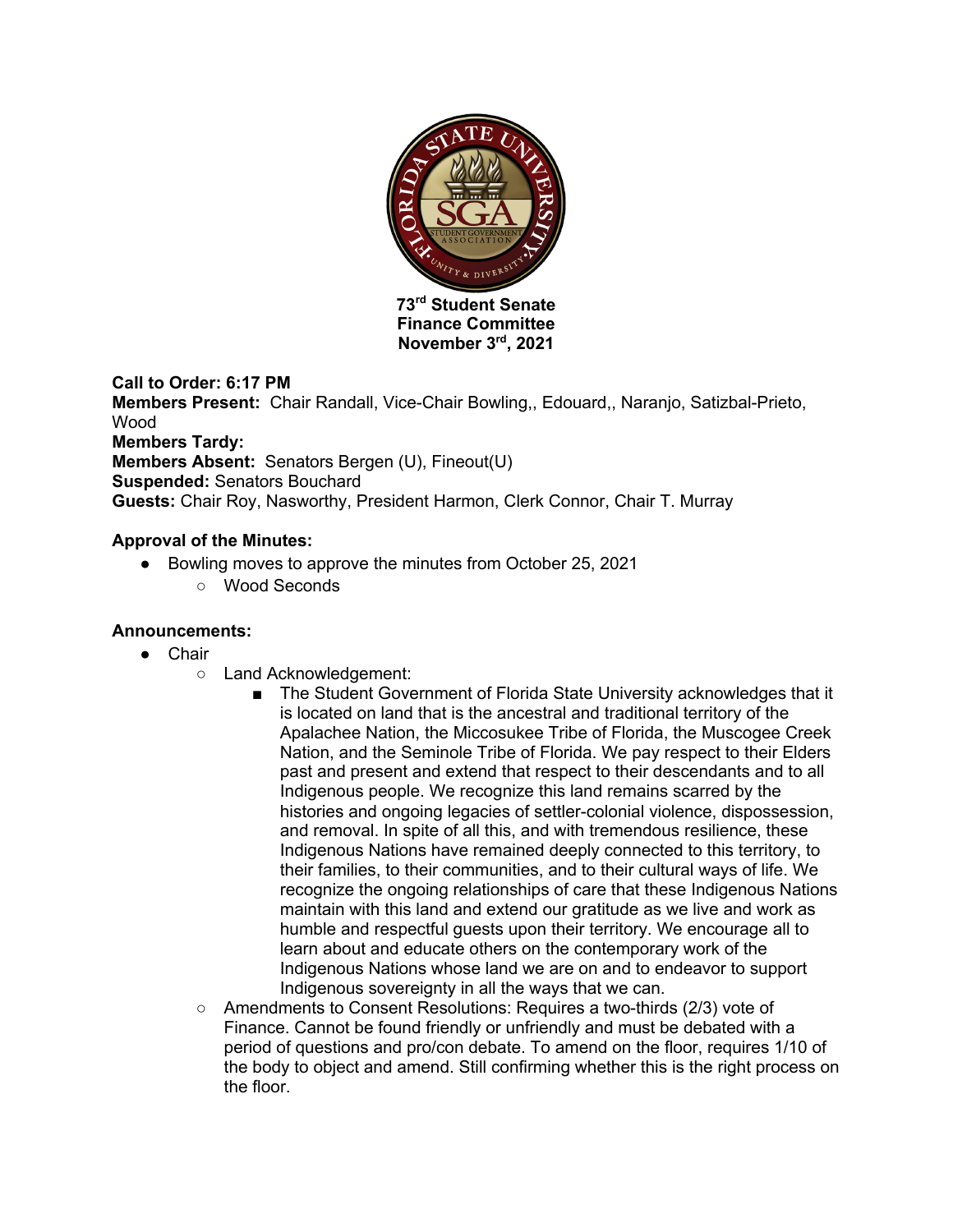- Contractual Services: All requests for contractual services must submit their request at least 30 business days in advance of the event to SGA Accounting/Union contract administrator.
- Questioning: all questions regarding legislation will be directed to the sponsor of the legislation. If the sponsor is unable to answer a question, then we can ask a committee member to provide insight if they have it.
- Conflicts of Interest:
	- We must disclose all potential or actual conflicts of interests. If you think it may be a problem but aren't sure, say it anyways.
	- If you're on the board of an RSO and not a member of the finance committee, you are not allowed to serve as an acting member of PAC or RTAC while they're hearing your orgs request.
	- For our purposes, this does not prevent you from speaking as a senator in this committee if you are a board member of an org that we're hearing.
- Reimbursement of PAC Expenses: I think I was wrong last week. After reviewing the statutes and PAC & RTAC policies, I believe that reimbursement may only apply to travel expenses. I will confirm this statement with the SGA Business Manager.
- Reviewing Minutes from PAC/RTAC: Last week's CR 30 was submitted improperly by Chair Roy. He switched around the numbers for one of the org's categories. While Chair Roy made the mistake, it's on our committee to catch things like this. The correct numbers were in the motions in PAC's minutes and all of us, myself included, missed it. This will not occur going forward. If you need time to read the minutes prior to hearing consent resolutions, let me know. Reading the minutes should inform your questions and is a crucial part of our job.
- Vice-Chair
	- N/A
- Members
	- N/A
- Guests
	- $\circ$  N/A

## **Committee Business:**

- **Candidate for RTAC Member-At-Large** Michael Herman
- **Bill 64**  Sponsored by Senator Roy (P) Nasworthy (Co) To clarify the PAC/RTAC quorum requirements, to transfer PAC/RTAC funds to Senate Projects each Summer, and to remove the stipulation that PAC/RTAC can only use 50% of their budget each Fall.
- **Bill 66**  Sponsored by Senator Harmon (P) To transfer \$2,480 from Senate Project to cover the rental space at the Alumni Association for the Fall 2021 SGA Inauguration.
- **Bill 67**  Sponsored by Senator Harmon (P) To transfer \$250 from Senate Projects to cover the Photographer for the Fall 2021 SGA Inauguration.
- **Consent Resolution 31** Sponsored by Chair Roy (P) Allocating funds to the Society of Automotive Engineers and Turkish Student Association.

## **New Business:**

- Confirmations
	- **Candidate for RTAC Member-At-Large** Michael Herman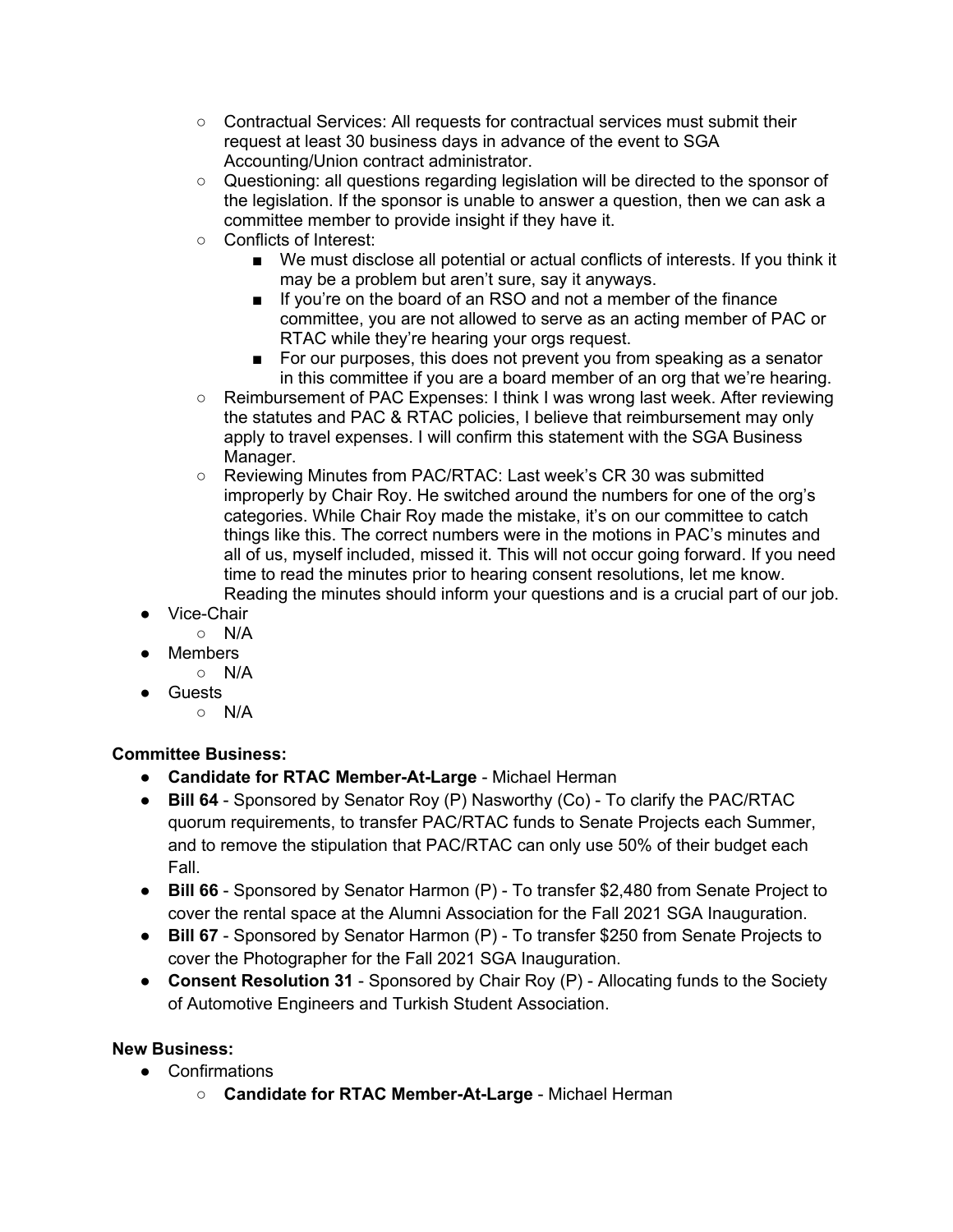■ Application Link:

https://proxy.qualtrics.com/proxy/?url=https%3A%2F%2Ffsu.qualtrics.co m%2FCP%2FReport.php%3FSID%3DSV\_e4NcdhYFzmaZtC5%26R%3 DR\_1PZUK44kQa2WVGQ&token=tqUZ%2Bwp6sZl1d55Vk3AyoSzE3w4 bYT7d1uC97gh30Ms%3D

■ Candidate is not present.

# ■ **CANDIDATE HERMAN IS TABLED.**

- Bills
	- **Bill 64** Sponsored by Senator Roy (P) Nasworthy (Co)
		- Opening Statement:
			- Roy: This bill moves PAC and RTAC funds to senate projects, allowing a combination of funds. Current;y the system is strange and puts the money back into senate projects. This should streamline the fund transfer process.
			- Roy yields with 3:27 remaining.
		- **Technical Non-Debatable Questions:** 
			- $\bullet$  N/A
		- Round-Table Discussion:
			- Wood moves to enter round-table discussion; Naranjo seconds
			- Bowling: How does the process work
				- Roy: Pools of money will remain with PAC and RTAC even when they are not meeting. Last summer we transferred money out of PAC and RTAC and this would change that process.
			- Wood calls the question, Edouard seconds
		- Closing Statement:
			- Roy: I forgot to reemphasize that the beginning portion of this bill addresses quorum issues. Increases quorum from 2 to 3 not including the chair. This is how PAC has been acting and this will help future meetings.
		- Vote
			- Yes: [6] Bowling, Edouard, Naranjo, Satizbal-Prieto, Wood, Bergen.
			- No: [0]
			- Abstain: [0]

## ■ **RESULT: BILL 64 PASS**

- **Bill 66** Sponsored by Senator Harmon (P)
	- Opening Statement:
		- Harmon: This is a bill that transfers senate projects to the alumni association. This includes the space and food as a one price deal. This includes an estimation of 200 students. The executive branch will be covering spring inauguration. This is public notice that the executive board will fund the spring.
		- Harmon yields with 3:41 remaining.
	- Technical Non-Debatable Questions:
		- $N/A$
	- Round-Table Discussion:
		- Bowling moves to enter round-table discussion; Wood seconds
		- Naranjo: What type of food will be offered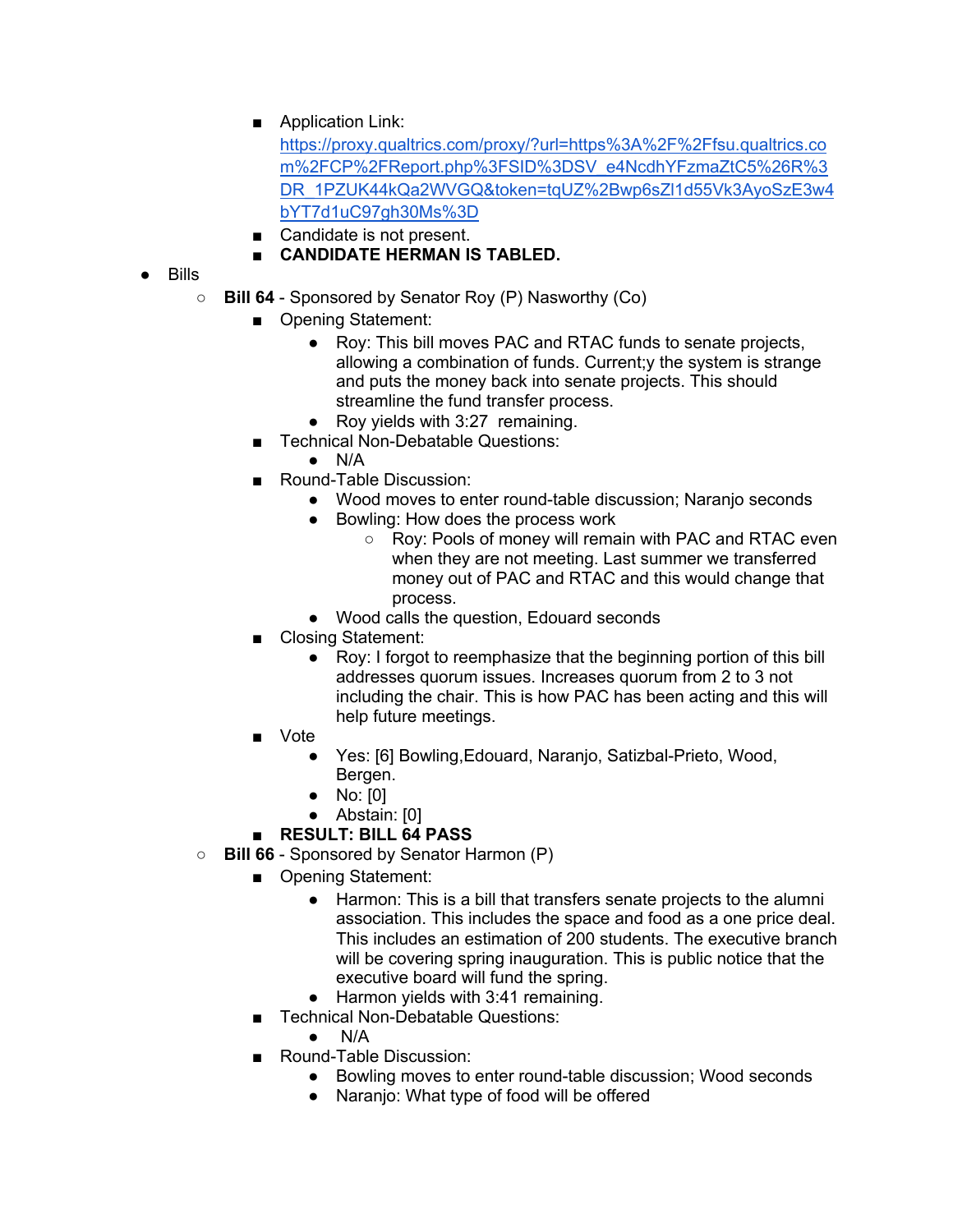- Harmon: Chicken wings, Swedish meatballs, egg rolls, spring rolls, sliders, potato bites, shrimp, and drinks. This also will be purchasing a table cloth for food.
- Prieto: What is the seating capacity?
- Harmon: 248 People sitting, 300 people standing
- Randall: Is this a sitting event?
	- Yes but folks can stand, it will be like the spring inauguration
- Wood: Who will be attending this event
	- Harmon; Anyone can attend, but those being inaugurated will probably attend.
	- Harmon: I believe there will be an RSVP, even without an RSVP you can attend
- Prieto: So there cannot be a limit to those who can attend?
	- Harmon: We are only limited by space, masks are recommended
- Bowling calls the question, Naranjo seconds
- Closing Statement:
	- Harmon: Thank you for hearing me today, I hope you pass this.
- Vote
	- Yes: [6] Bowling, Bergen, Edouard, Naranjo, Satizbal-Prieto, Wood.
	- No: [0]
	- Abstain: [0]

# ■ **RESULT: BILL 66 PASS**

- **Bill 67** Sponsored by Senator Harmon (P)
	- Opening Statement:
		- Harmon: This is a transfer to the office of university communication. 250 dollars pays the photographer. Students can get a headshot for free or any other picture.
		- Harmon yields with 3:56 remaining.
	- Technical Non-Debatable Questions:
		- Wood: Is this photographer available to everyone?
			- Harmon: Yes
	- Round-Table Discussion:
		- Wood moves to enter round-table discussion; Bergen seconds
			- Prieto: How is the photographer chosen\
				- Harmon: This is a previously used photographer and approved vendor contracted through the office of university communications
			- Prieto: Will they be taking pictures the entire time ○ Harmon: Yes
			- Bowling: How many photos can they they take
				- Harmon: As many as they want
			- Randall: Will the photographer be advertised
				- Not the photographer itself but we can advertise
			- Randall: This goes under contractual services?
				- Yes but the entire senate is an expense category
				- This vendor has been approved
			- Bowling calls the question, Wood seconds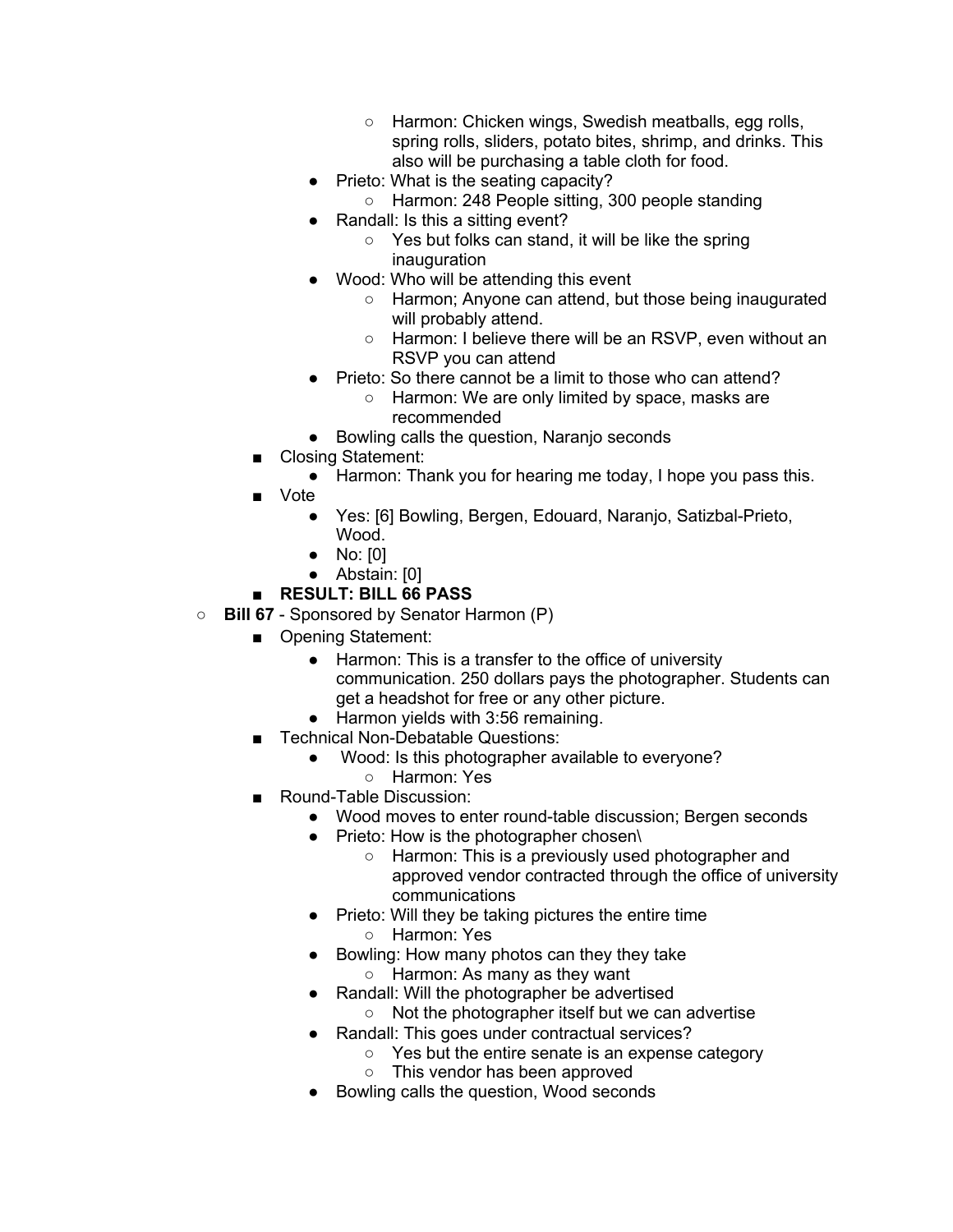- Closing Statement:
	- Harmon: Thanks for hearing me and thanks for the questions.
- Vote
	- Yes: [6] Bowling, Bergen, Edouard, Naranjo, Satizbal-Prieto, Wood.
	- No: [0]
	- Abstain: [0]
- **RESULT: BILL 67 PASS**
- Resolutions
	- **Consent Resolution 31** Sponsored by Chair Roy (P)
		- Opening Statement:
			- Roy: We heard from the society of automotive engineers. They asked for safety equipment and materials to build a student racing vehicle. They were looking for welding masks and saw tools. They publicly advertise and anyone can come work on them. The Turkish Student Association is having a picnic with 241 dollars in the category of food.
			- Roy yields with 2:57 remaining.
		- Technical Non-Debatable Questions:
			- Wood: Is everything purchased through approved vendors?
			- Roy: Yes
		- Round-Table Discussion:
			- Bowling moves to enter round-table discussion; Naranjo seconds
			- Prieto: What is the point of the picnic
				- Roy: To have a good in person meeting kickoff
			- Prieto: Will the number of expected people increase since its on landis?
				- Roy: Yes
			- Prieto: What kind of food will the Turkish student association have?
				- Roy: Turkish bagels, baklava, Turkish tea, etc
			- Bowling calls the question, Bergen seconds
		- Closing Statement:
			- Roy: Thank you for your time
		- Vote
			- Yes: [6] Bowling, Bergen, Edouard, Naranjo, Satizbal-Prieto, Wood.
			- No: [0]
			- Abstain: [0]
		- **RESULT: CONSENT RESOLUTION 31 PASS**

## **Legislative Roundtable**

- Chapter 803 SGA Budgetary Categories & Categorical Restrictions: Liam Fineout ○ Fineout is assigned. Present at next meeting.
- Chapter 805 Penalties for Misspent Funds & Violations of the Finance Code: Adam Bowling
	- See 9/22 minutes.
- Chapter 804 Self-Generated Funds: Bergen
	- Present next week.